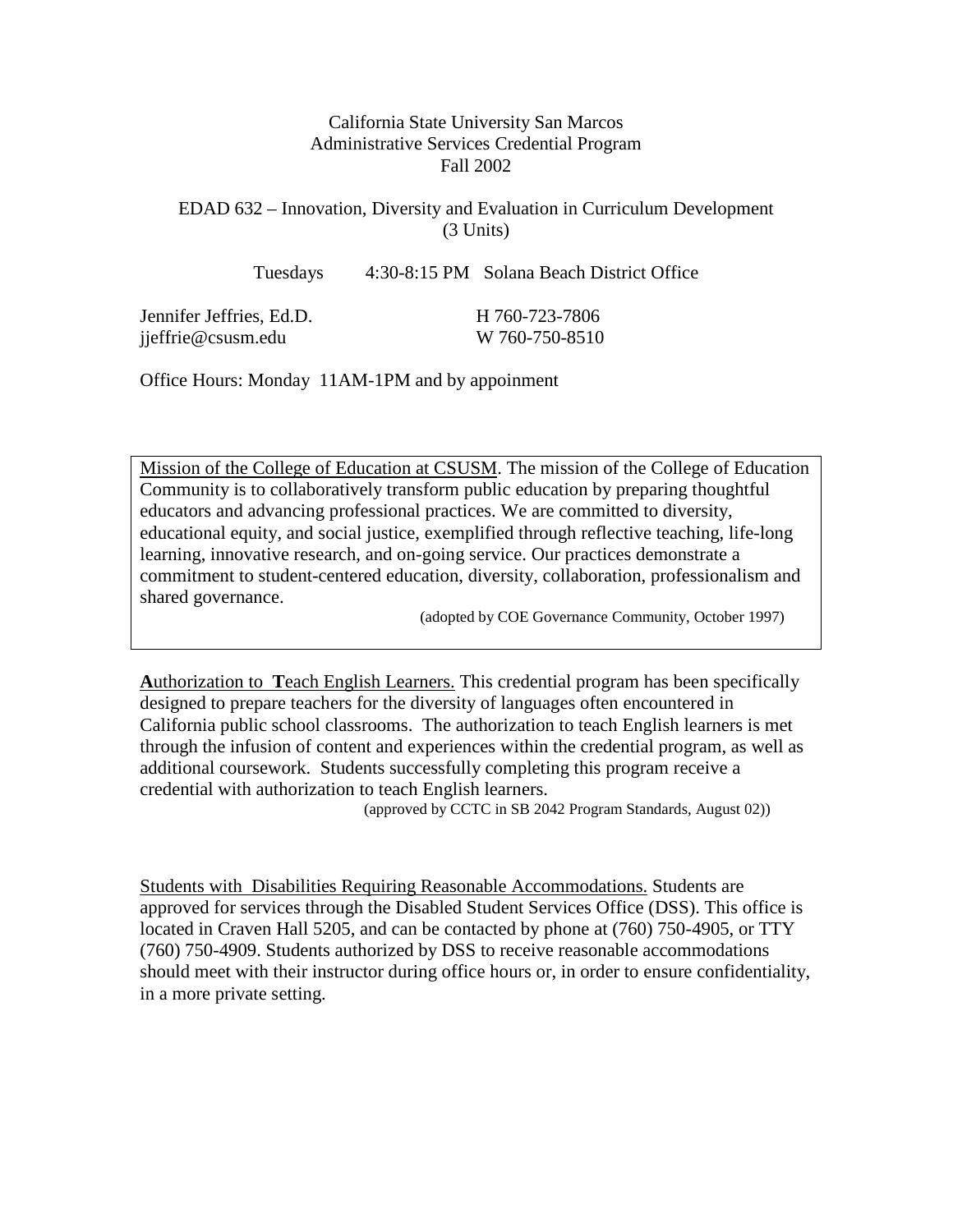**Writing:** In keeping with the All-University Writing Requirement, all courses must have a writing component of at least 2,500 words (approximately 10 pages) which can be administered in a variety of ways.

**Attendance Policy:** Due to the dynamic and interactive nature of course in the COE, all students are expected to attend all classes and participate actively. At a minimum, students must attend more than 80% of class time, or s/he may not receive a passing grade for the course at the discretion of the instructor. If two class sessions are missed, or if the student is late (or leaves early) more than three sessions, s/he cannot receive a grade of "A". If three class sessions are missed, the highest possible grade that can be earned is a "C+". If extenuating circumstances occur, the student should contact the instructor as soon as possible to make appropriate arrangements.

**Grading Policy:** Students will be evaluated on class participation and written assignments. The final grade will be based 50% on class participation, 40% on the written assignments and 20% on in-class activities. Written assignments are to be prepared in New Times Roman, 12 font, with one inch margins.

**Course Description for EDAD 632:** The leadership role of site and district administrators is critical in the development of curricular programs responsive to the diverse populations of the contemporary school. Through the examination, analysis and evaluation of current curricular models, policies and procedures students learn how to develop transformative curricula. Students examine the role of evaluative measures as integral to curricula development, explore innovation and change in teaching and learning, and investigate appropriate methods for stimulating change in public education.

**Goals for EDAD 632:** The course will assist administrative candidates to

- 1. Appreciate, support and affirm diverse students through curricular development, implementation and evaluation
- 2. Implement strategies to achieve and maintain educational equity
- 3. Value and incorporate innovation and change into the management process
- 4. Function as the curricular leader for the school site

**Course Objectives for EDAD 632** Upon completion of the course the candidate will know/understand:

- Development of a school climate which promotes learning for all students
- Historical basis for contemporary instructional patterns
- Principles of human growth, development and learning
- Role of students, staff, parents and communities in curricular development
- Procedures for curriculum development and implementation
- Supervision and evaluation of transformational curriculum and instruction
- Appropriate use of all school resources
- Concepts and techniques of staff development
- Implementation of mandated special programs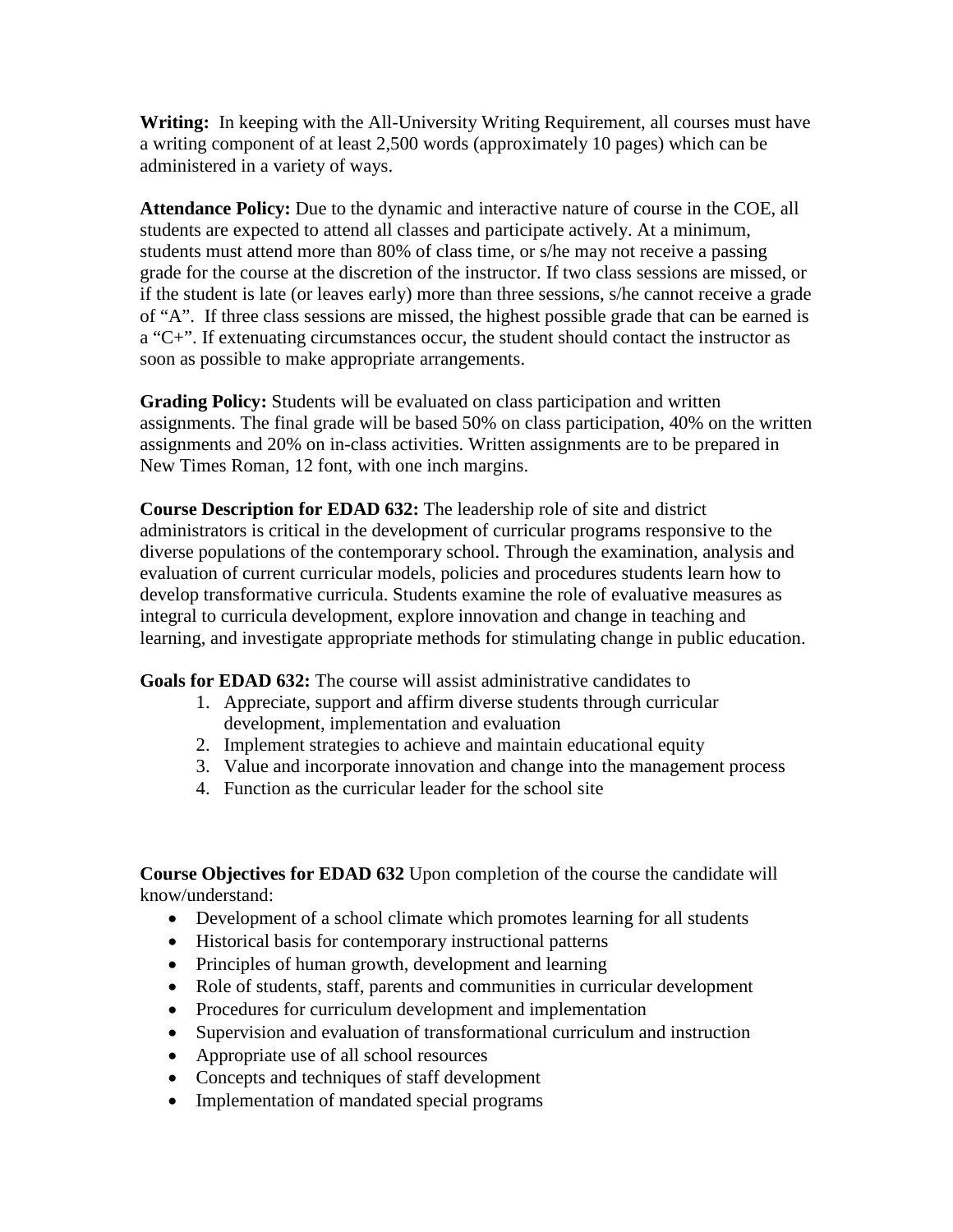- The role of professional organizations and unions
- Concepts and procedures related to direct services to students
- Support for and affirmation of diversity in curriculum and instruction
- Uses of technology in the innovation, development and evaluation of curriculum

# **Required Materials for 632:**

| Results: The key to continuous school improvement             | Schmoker, Mike             |
|---------------------------------------------------------------|----------------------------|
| Why are all the black kids sitting together in the cafeteria? | Tatum, Beverly             |
| <b>Reference/Other Materials</b>                              |                            |
| Educational administration $- A$ problem-based approach       | Cunningham and<br>Cordeiro |

Websites and article reprints

# **Additional Information:**

Students will be asked to locate and bring to class various artifacts such as policies, forms, etc. as well as use the Internet to seek out information.

The syllabus may be adjusted to accommodate more or less time on a subject or issue.

During discussions it is expected that students will pose questions and provide responses related to innovation, diversity and evaluation in the curriculum. A rubric for participation is attached.

**September 3** Syllabus Review, Field Experience Update, Assignment Expectations, Discussion of Course Content

Lecture and Discussion:

- The Difference Between Equality and Equity
- What factors inside and outside our schools contribute to the presence and impact of *unearned advantage* and *undeserved disadvantage* in our schools?
- The API: The Hope and the Horror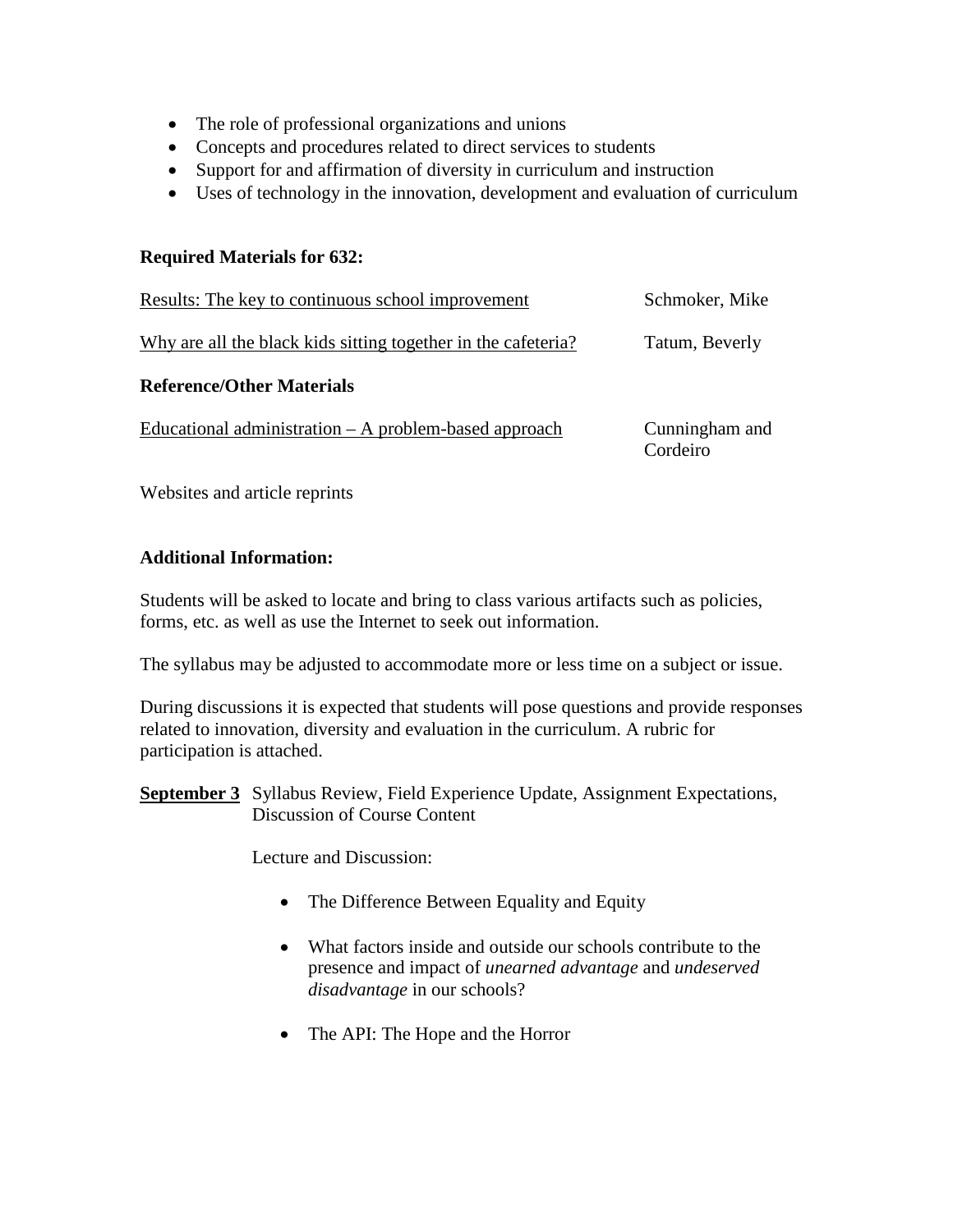## **September 10 API and Beyond – The Hope and the Horror**

Best Practices – Be prepared to share one curricular (content, materials or delivery) innovation that has been successfully implemented at your school/district that is based on analysis of summative assessment data.

Discussion of API as a Summative Assessment – Implications for Innovation, Diversity and Evaluation in Curriculum Development (based on Website and API quiz given September 3)

Beyond the API – Be prepared to share some of the formative and/or summative assessments that are used in your school/district.

Be thinking: How does a principal know that students are learning what they are supposed to be learning?

## **Due September 10:**

Locate and print the API Quintile Analysis for the classes in your/one grade level. Locate SAT 9 skill analysis for your/one grade level.

Two hundred word reflection on: one personal belief/assumption that you need to address in order to be "an educator for all children" **and** description of one unearned advantage or undesereved disadvantage you observed in the school setting during the week between classes.

### **September 17**

Read for discussion "White Privilege: Unpacking the Invisible Knapsack" McIntosh <http://www.spokanehumanrights.org/ccrr/packet/article.htm>

Reflection Essay Due – Through the eyes of the principal, how can the API be used to promote equity of instruction for all students? 400 words

#### **Due September 10:**

Elevator and new neighbor API talking points.

### **Septemebr 24 Mental Models, School Culture, Innovation**

Read for Discussion:

"Sand, Bricks and Seeds: School Change Strategies and readiness for Reform" Robert Slavin http://www.successforall.net/resource/research/sandbrick.htm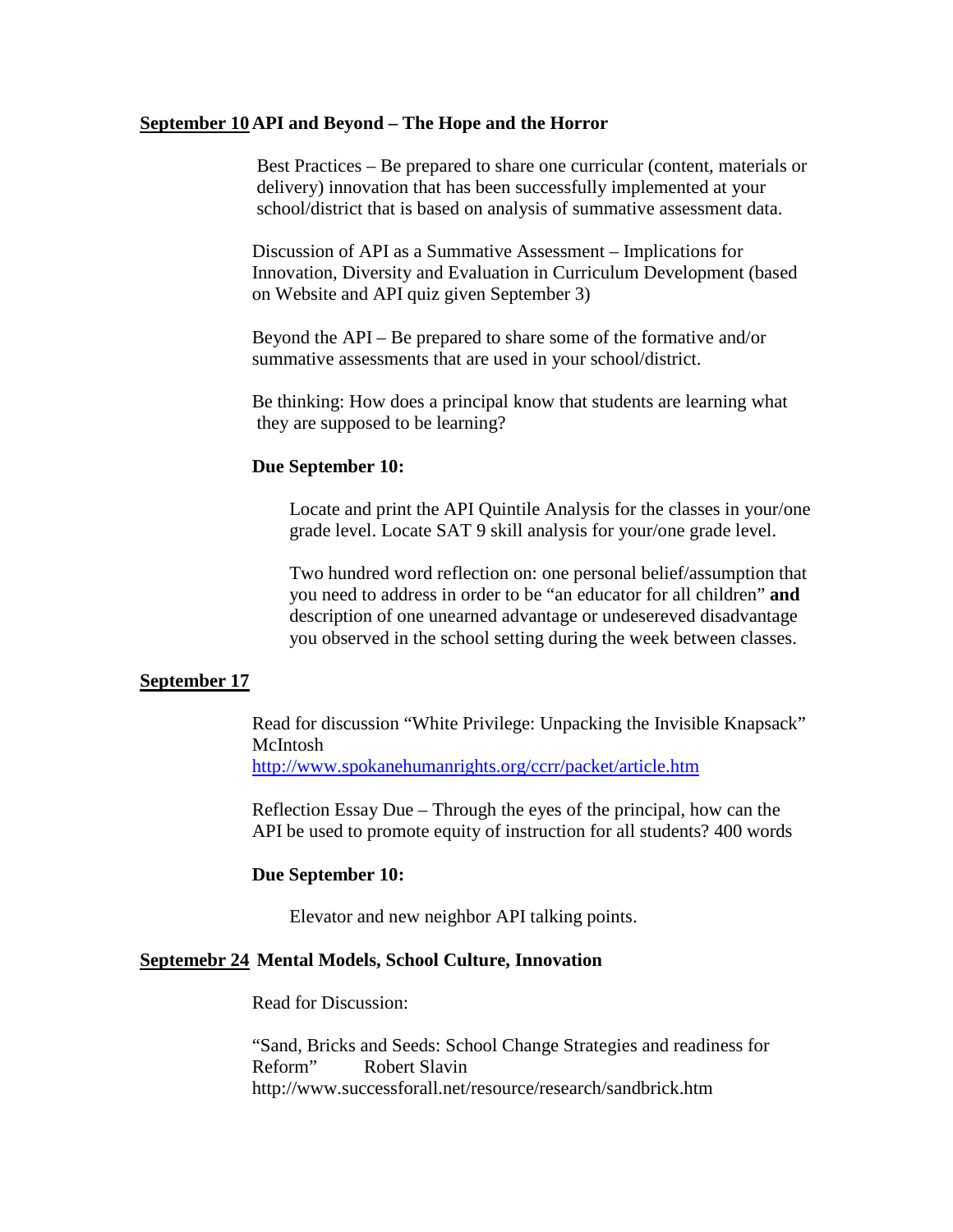"Leadership for the  $21<sup>st</sup>$  Century: Breaking the Bonds of Dependency" Michael Fullan OR "The Three Stories of Educational reform" Michael Fullan [http://www.cdl.org](http://www.cdl.org/) Be thinking: How will you as principal/administrator establish and cultivate a culture where individuals are committed and accountable to every student learning?

# **October 1 Why Standards? Making Sense of Data**

Outline for your API community service club presentation due.

Read for discussion and application Schmoker.

In class: Small work teams will design an action plan for using Schomer's concepts at a school site. Specific areas to address will be distributed in class. Each team will report out their plan.

**October 8 Putting Data to Work**

**Principals Share Their Successes and Challenges**

By October 15<sup>th</sup>: Email to professor as an attachment an Instructional **Improvement Action Plan. Guidelines will be distributed.** 

# **October 15, 22, 29 Ed Law November 5, 12**

### **November 19 The Journey of English Language Learners**

Guest speakers representing a variety of methodologies and experiences.

In class writing: What I believe about instructing English language Learners

## **November 26**

**December 3 Site Administrator Role and Responsibilities relative to Special Education**

## **December 10 Seeing with Student Eyes, Feeling With Student hearts**